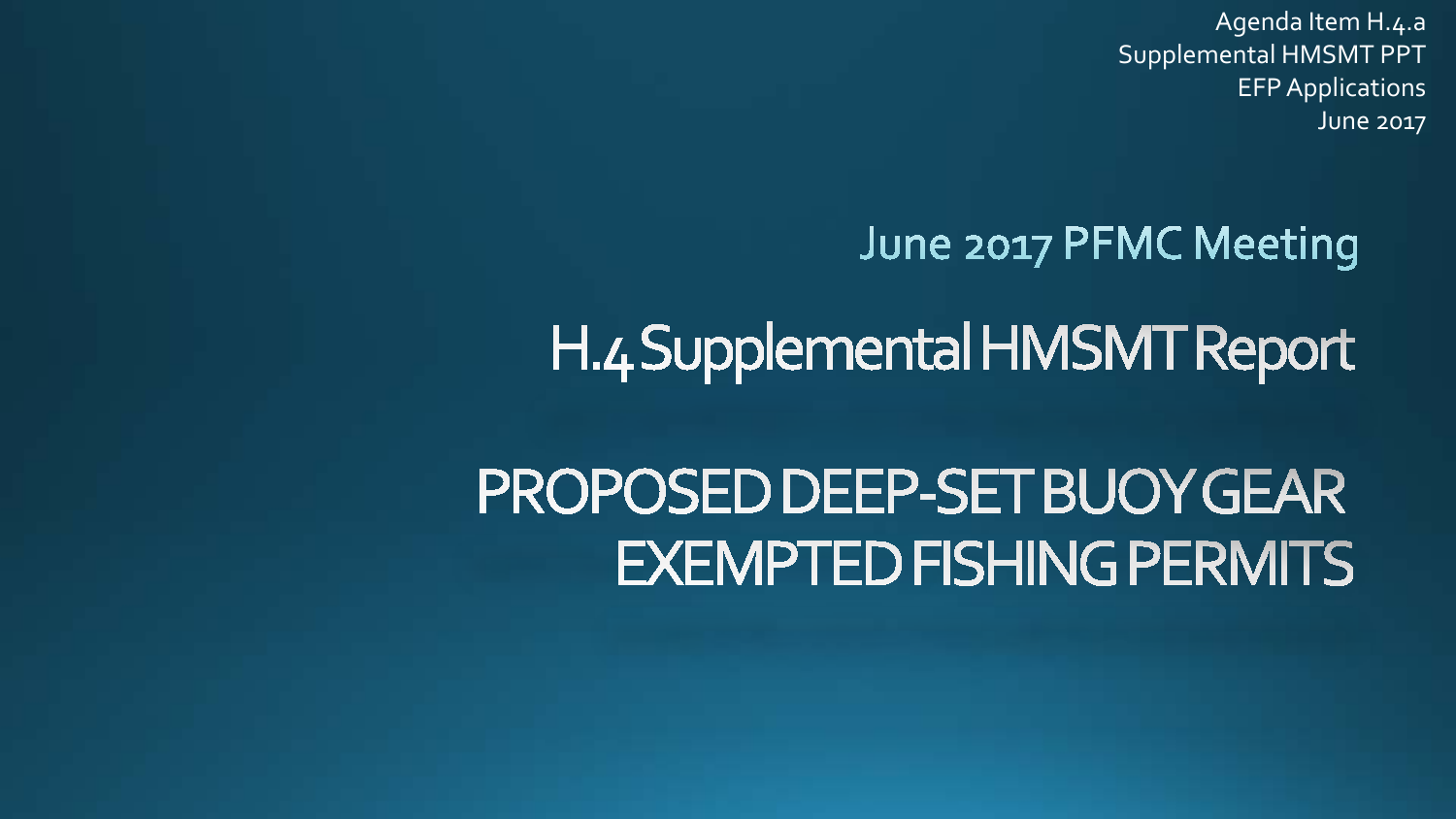- Ask NMFS to verify DSBG experience indicated on EFP applications for Level 2 observer coverage qualification
- Approve applications submitted for the June 2017 meeting which are missing only estimated number of fishing days
- Grant approval conditional on applicants submitting this information to NMFS prior to EFP issuance
- HMSMT requests permission to made clarifying, nonsubstantive changes to the EFP application template without additional Council approval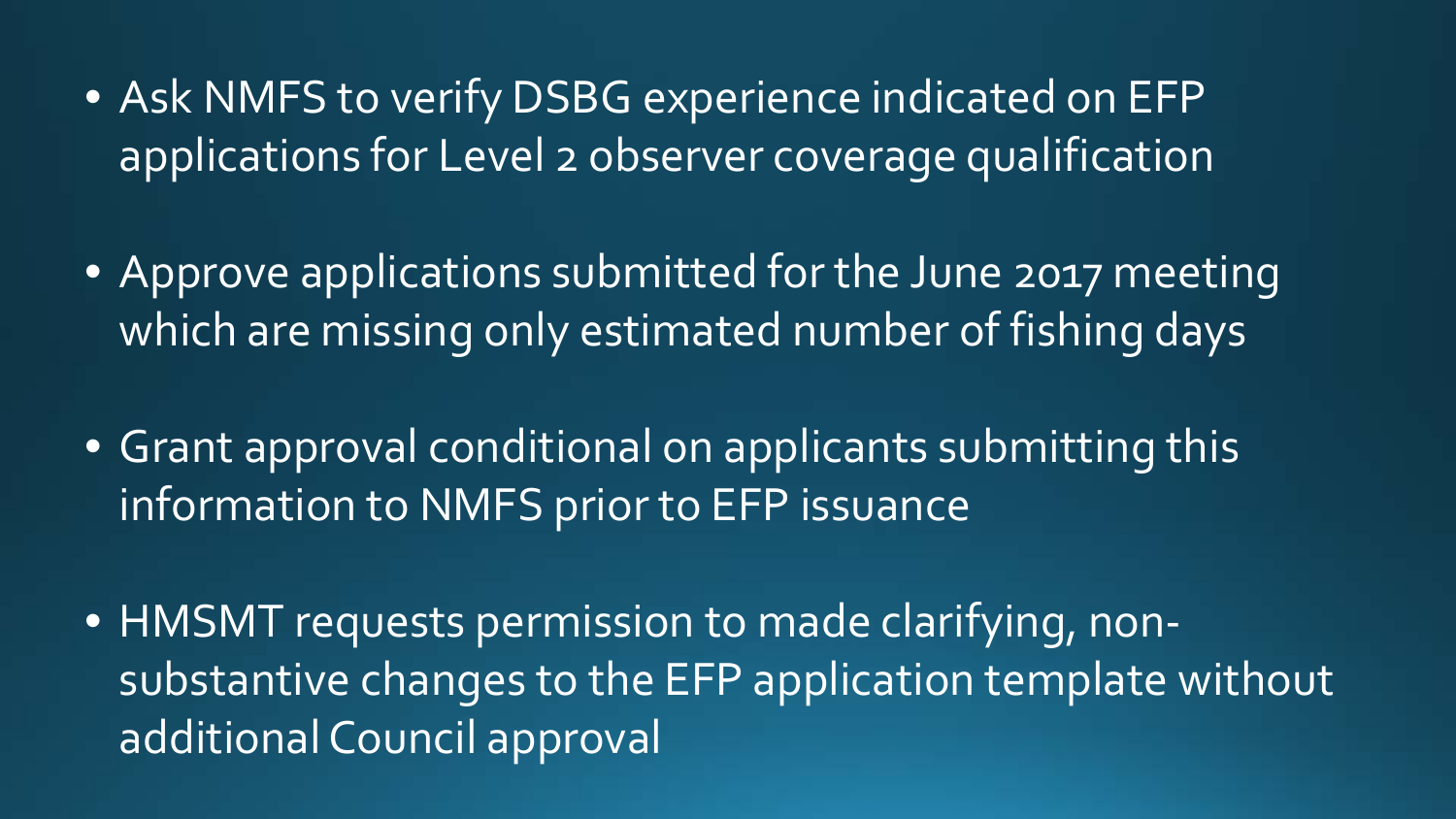| <b>Applicant</b>  | Team                  | <b>Observer</b> | <b>Requested Revisions</b>                                                                                                                |
|-------------------|-----------------------|-----------------|-------------------------------------------------------------------------------------------------------------------------------------------|
|                   | <b>Recommendation</b> | Coverage        |                                                                                                                                           |
| Cullen            | Approval              | Level 1         | <b>None</b>                                                                                                                               |
| Lorton<br>Haworth | Approval              | Level 1         | <b>None</b>                                                                                                                               |
| Ball              | Approval              | Level 2         | Vessel, # sets/days of DSBG<br>experience                                                                                                 |
| Ford              | Approval              | Level 1         | <b>None</b>                                                                                                                               |
| Graves            | Approval              | Level 1         | <b>None</b>                                                                                                                               |
| Kennedy           | Approval              | Level 1         | <b>None</b>                                                                                                                               |
| Lutoshkin         | Preliminary approval  | Level 2         | Provide estimated number of<br>fishing days, vessel, # sets/days of<br><b>DSBG</b> experience                                             |
| <b>Maassen</b>    | <b>Approval</b>       | Level 1         | <b>None</b>                                                                                                                               |
| Masuda            | <b>Resubmission</b>   |                 | Complete all sections of the<br>application: fishing experience,<br>estimated number of fishing days,<br>concurrent gear types, data gaps |

**Bold text** indicates additional information was received after the BB deadline